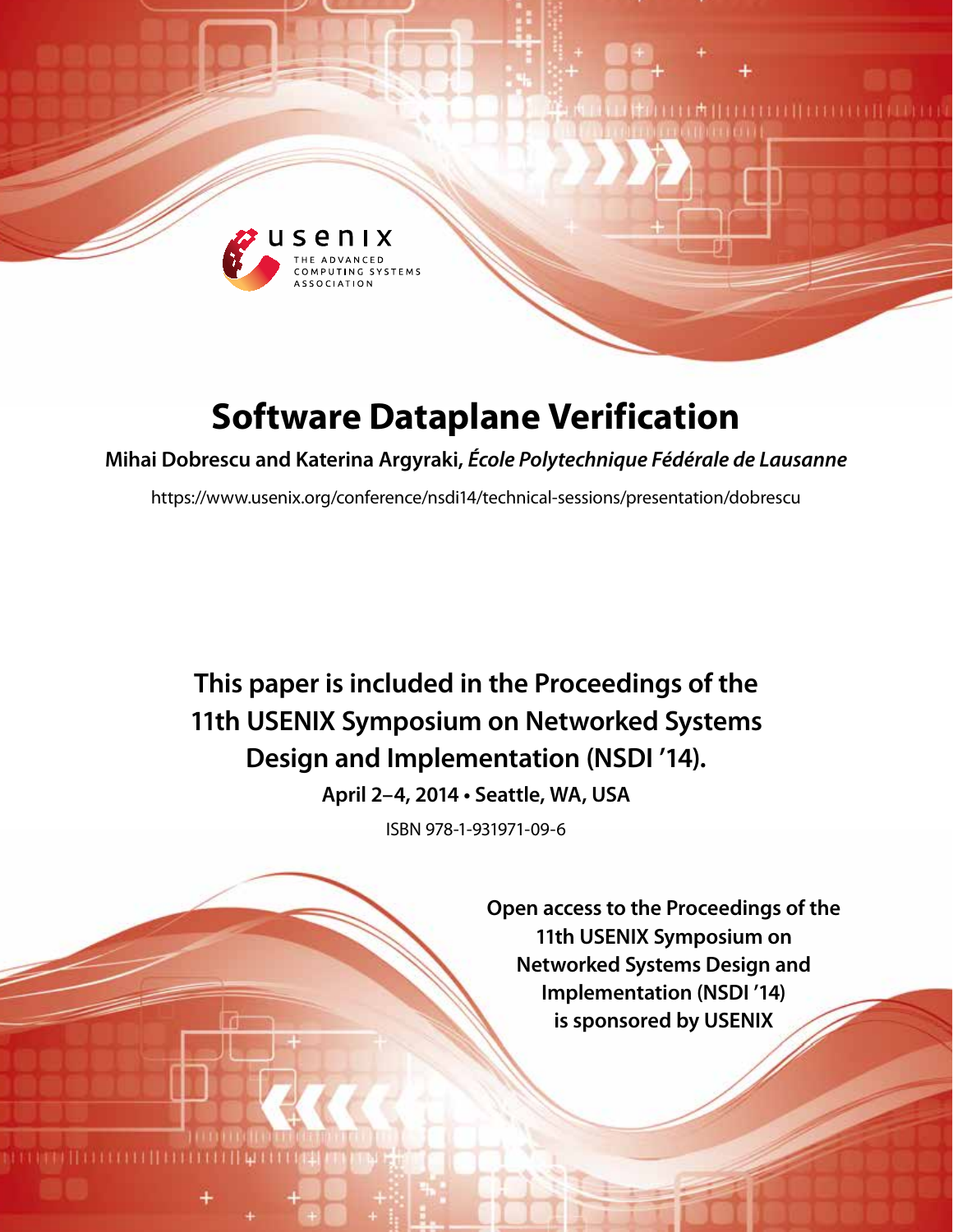# Software Dataplane Verification

*Mihai Dobrescu and Katerina Argyraki EPFL, Switzerland*

## Abstract

Software dataplanes are emerging as an alternative to traditional hardware switches and routers, promising programmability and short time to market. These advantages are set against the risk of disrupting the network with bugs, unpredictable performance, or security vulnerabilities. We explore the feasibility of verifying software dataplanes to ensure smooth network operation. For general programs, verifiability and performance are competing goals; we argue that software dataplanes are different—we can write them in a way that enables verification *and* preserves performance. We present a verification tool that takes as input a software dataplane, written in a way that meets a given set of conditions, and (dis)proves that the dataplane satisfies crash-freedom, bounded-execution, and filtering properties. We evaluate our tool on stateless and simple stateful Click pipelines; we perform complete and sound verification of these pipelines within tens of minutes, whereas a state-of-theart general-purpose tool fails to complete the same task within several hours.

## 1 Introduction

Software dataplanes are emerging from both research [17,26,27,37] and industry [2,3] backgrounds as a more flexible alternative to traditional hardware switches and routers. They promise to cut network provisioning costs by half, by enabling dynamic allocation of packetprocessing tasks to network devices [42]; or to turn the Internet into an evolvable architecture, by enabling continuous functionality update of devices located at strategic network points [41].

Flexibility, however, typically comes at the cost of reliability. A system of non-trivial size that is subject to frequent updates is typically plagued by behavior and performance bugs, as well as security vulnerabilities. It makes sense then that network operators are skeptical about the vision of software dataplanes that are continuously reprogrammed in response to user and operator needs—as they were skeptical a decade ago toward active networking. The question is, has anything changed? Have software verification techniques matured enough to enable us to reason about the behavior and performance of software dataplanes? Or must we accept that frequently reprogrammed software dataplanes will always be less reliable than their static hardware counterparts?

The subject of this work is a verification tool that takes as input the executable binary of a software dataplane and proves that it does (or does not) satisfy a target property; if the target property is not satisfied, the tool should provide counter-examples, i.e., packet sequences that cause the property to be violated. Developers of packet-processing apps could use such a tool to produce software with guarantees, e.g., that never seg-faults or kernel-panics, no matter what traffic it receives. Network operators could use the tool to verify that a new packetprocessing app they are considering for deployment will not destabilize their network, e.g., it will not introduce more than some known fixed amount of per-packet latency. One might even envision markets for packetprocessing apps—similar to today's smartphone/tablet app markets—where network operators would shop for new code to "drop" into their network devices. The operators of such markets would need a verification tool to certify that their apps will not disrupt their customers' networks.

For general programs, verifiability and performance are competing goals. Proving properties of real programs (unlike searching for bugs) remains an elusive goal for the systems community, at least for programs that consist of more than a few hundred lines of code and are written in a low-level language like C++. A high-level language like Haskell can guarantee certain properties (like the impossibility of buffer overflow) by construction, but typically at the cost of performance.

For software dataplanes, it does not have to be this way: we will argue that we can write them in a way that enables verification and preserves performance. The key question then is: what defines a "software dataplane" and how much more restricted is it than a "general program"? how much do we need to restrict our dataplane programming model so that we can reconcile verifiability with performance?

There are different ways to approach this question: one could start from a restricted, easily verifiable model and broaden it as much as possible without losing verifiability; or, one could start from a popular, but not verifiable model and restrict it as little as necessary to achieve verifiability. We chose the latter in an effort to be practical. We present in this paper the result of working iteratively on two tasks: designing a verification tool for software dataplanes, while trying to identify a minimal set of conditions that a software dataplane must meet in order to be verifiable.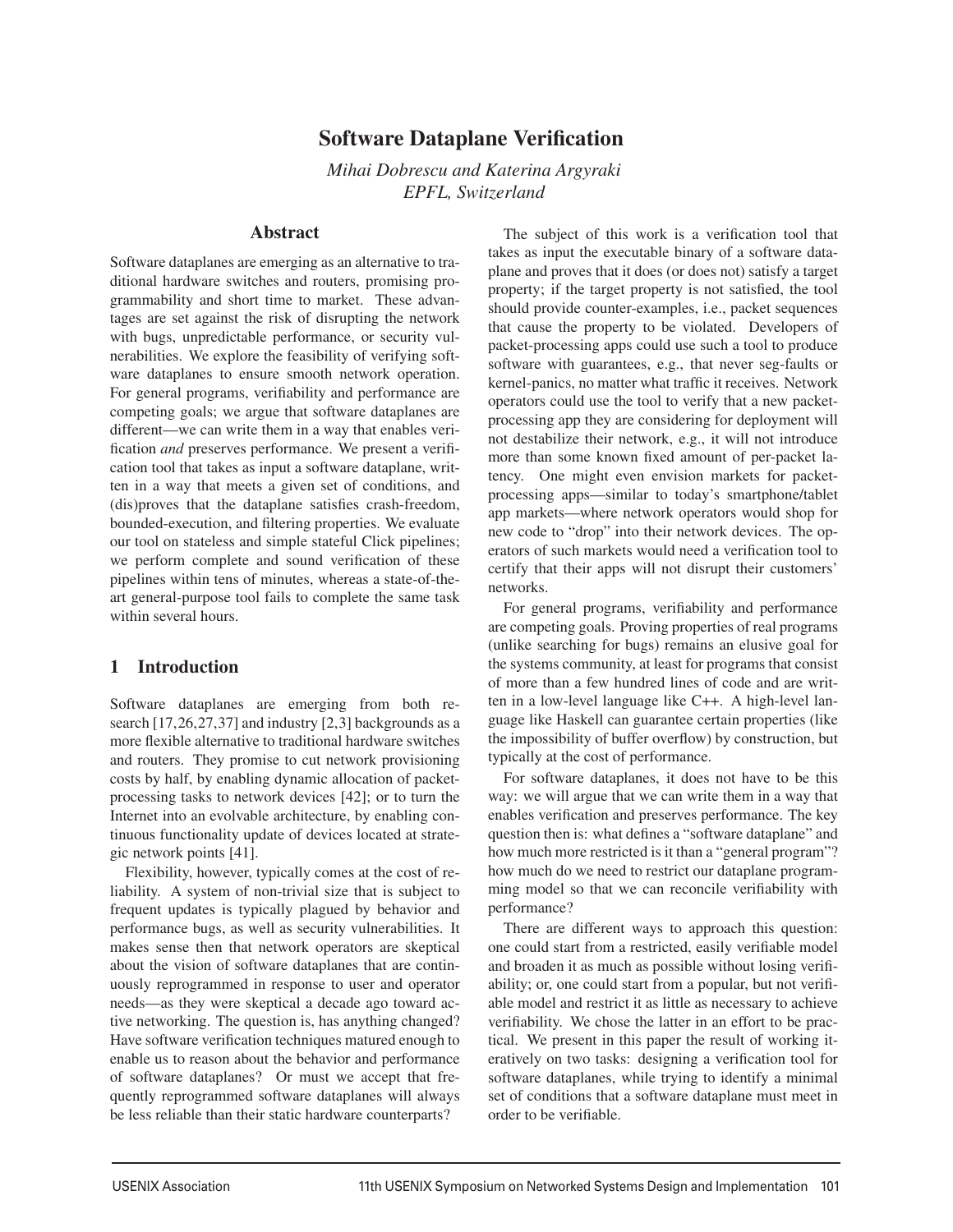We fundamentally rely on the assumption that software dataplanes follow a pipeline structure, i.e., they are composed of distinct packet-processing elements (e.g., an IP lookup element, an element that performs Network Address Translation or NAT) that are organized in a directed graph and do not share mutable state. Intuitively, the fact that there are no state interactions between elements (other than one passing a packet to another) makes it feasible to reason about each element in isolation, as opposed to having to reason about the entire pipeline as a whole. Software dataplanes that are created with Click [33] typically conform to this structure, and these arguably constitute the majority of research prototypes. We also know of at least one industry prototype that uses Click [1], while the vision of a "composable" dataplane put forward by Intel earlier this year [3] strongly implies a pipeline structure as well.

We aim to prove properties that, in the case of hardware dataplanes, are either taken for granted or can be proved using practical techniques [28–30, 38, 43]: *crash-freedom*, which means that no packet sequence can cause the dataplane to stop executing; *boundedexecution*, which means that no packet sequence can cause the execution of more than a known, reasonable number of instructions; or *filtering* properties, e.g., "any packet with source IP  $A$  and destination IP  $B$  will be dropped by the pipeline."

In this paper, we describe a verification tool that proves such properties for stateless pipelines (e.g., an IP router or static firewall) and two simple stateful pipelines (a NAT box and a traffic monitor). Certain proofs assume arbitrary configuration<sup>1</sup>, while others assume a specific one. For instance, we prove crash-freedom or boundedexecution assuming arbitrary configuration, and such proofs are useful independently of the frequency of configuration changes. In contrast, proving that a pipeline will drop a packet with given headers makes sense only given a specific configuration, and such proofs are useful when configuration changes relatively slowly.

We evaluate our tool by proving crash-freedom and bounded-execution for different Click pipelines. Our proofs complete within tens of minutes, whereas a stateof-the-art general-purpose tool fails to complete the same task within hours. Keeping verification time within minutes is necessary and sufficient given our goals: We envision our tool being used by developers, for instance to ensure that a new piece of packet-processing code cannot seg-fault, or by network operators, for instance to ensure that a given configuration change will not result in undesirable network behavior. In both cases, having to wait for hours would be impractical; waiting for tens of minutes is non-negligible, but on par with the experience of waiting for compilation to complete or configuration to be downloaded to network devices.

Even though we focus on conceptually simple pipelines, performing complete and sound verification on them required overcoming significant challenges (dealing with path explosion, loops, and large data structures). Our contribution is to address these challenges by applying existing verification ideas (symbolic execution [10, 21] and compositionality [4, 20, 22]) and combining them with certain domain specifics of packetprocessing software (pipeline structure, bounded loops over packet contents, pre-allocated data structures that expose a key/value store interface). We share common ground with many verification tools, especially the ones that use compositional symbolic execution [4, 22], but those were designed for different goals (increase line coverage or find bugs), so they do not solve our problem.

The rest of the paper is organized as follows: After providing the necessary background (§2), we describe our system (§3) and the properties that it can prove (§4). Then we present our evaluation  $(\S 5)$ , discuss limitations (§6) and related work (§7), and conclude (§8).

## 2 Setup

In this section, we provide background on symbolic execution  $(\S 2.1)$ , summarize our approach  $(\S 2.2)$ , and describe our basic assumption about the structure of software dataplanes (§2.3).

# 2.1 Background

#### Symbolic Execution.

A program can be viewed as an "execution tree," where each node corresponds to a program state, and each edge is associated with a basic block. Running the program for a given input leads to the execution of a sequence of instructions that corresponds to a path through the execution tree, from the root to a leaf. For example, the program  $E_1$  in Fig. 1 may execute two instruction sequences: one for input  $in < 0$  and the other for input  $in \geq 0$ ; hence, its execution tree (shown to the right of the program) consists of two edges, one for each "input class" and instruction sequence.

Symbolic execution [10, 21] is a practical way of generating execution trees. During normal execution of a program, each variable is assigned a concrete value, and only a single path of the tree is executed. During symbolic execution, a variable may be symbolic, i.e., assigned a set of values that is specified by an associated constraint. For example, a symbolic integer  $x$  with associated constraint  $x > 2 \land x < 5$  is the set of concrete values  $x = \{3, 4\}$ . A symbolic-execution engine can

<sup>&</sup>lt;sup>1</sup>By "configuration" we mean all state that the control plane writes into the dataplane, e.g., the contents of forwarding or filtering tables.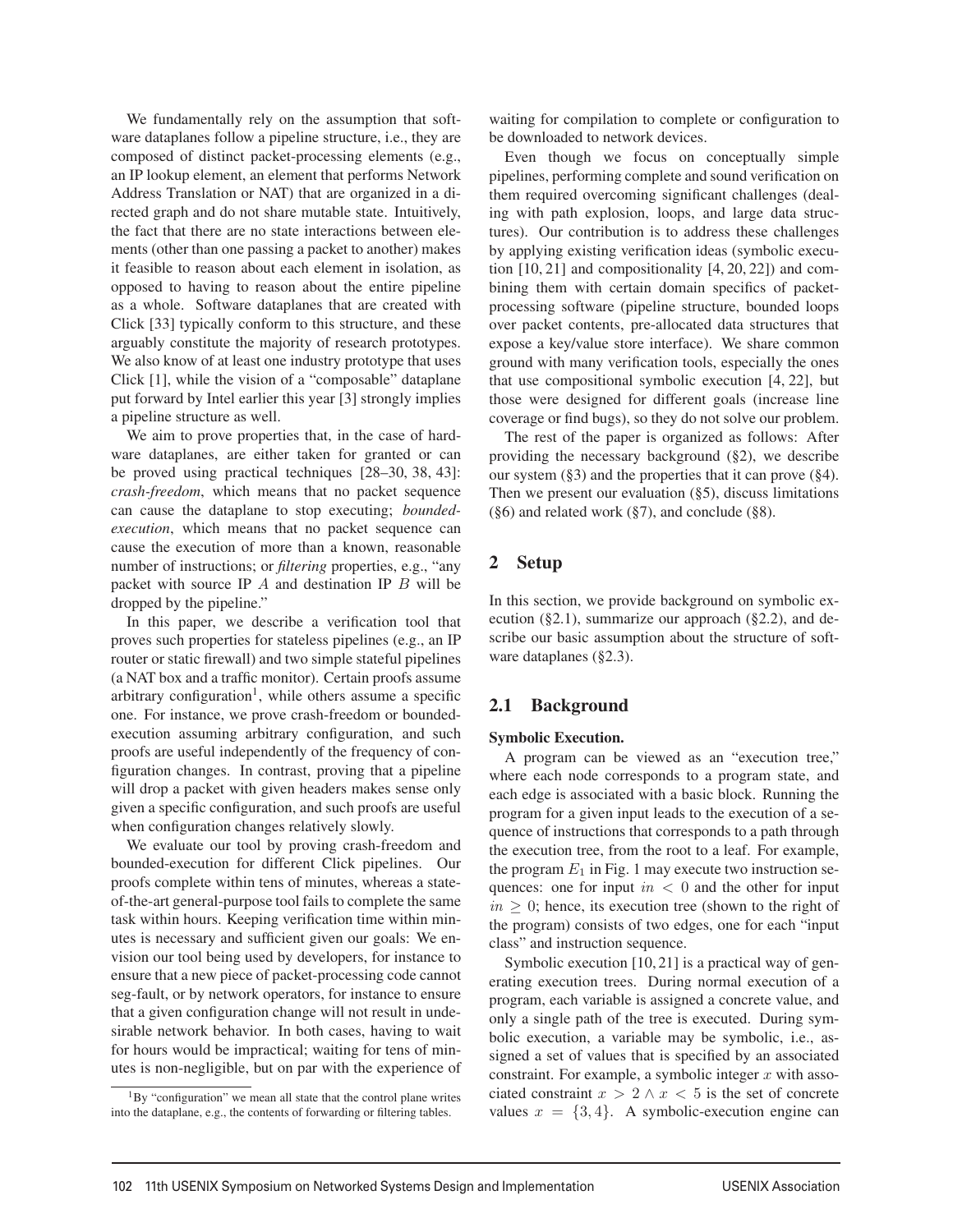take a program, make the program's input symbolic, and execute all the paths that are feasible given this input.

Consider the program  $E_2$  in Fig. 1 and assume that the input in can take any integer value. To symbolically execute this program, we start at the root of the tree and execute all the feasible paths. As we go down each path, we collect two pieces of information: the "path constraint" specifies which values of in lead to this path, and the "symbolic state" maps each variable to its current value on this path. For example, at the end of path  $e_4$ , the path constraint is  $C = (in \geq 0 \land in < 10)$ , and the symbolic state is  $S = \{out = 10\}$ ; at the end of path  $e_5$ , the path constraint is  $C = (in \ge 10)$ , and the symbolic state is  $S = \{ out = in \}.$ 

#### Construction of Proofs.

If we can execute all the feasible paths of a program and verify that none of them violates a target property, that constitutes proof that the entire program satisfies this property. By constructing proofs in this manner, we can also automatically determine all the problematic inputs that prevent us from completing the proof.

However, proof by execution can be rarely used in practice, because of path explosion [9]: The sheer number of feasible paths in a real program (even one that consists of a few hundred lines of code) is typically so large that it is impossible to execute all of them in useful time. This is because the number of paths generally grows exponentially in the number of branching points, and real software has a branching point every few instructions. For instance, when Klee [10] symbolically executes UNIX coreutils like nice or cat, it achieves more than 70% line coverage, but executes less than 1% of the feasible paths [35]. This is fine when the goal is high line coverage or discovery of interesting paths (e.g., to uncover bugs), but not when the goal is to reason about all feasible paths (i.e., to prove properties).

Researchers have been proposing smarter ways to address path explosion [4,20,22,35], but constructing complete and sound proofs for real programs that consist of more than a few hundred lines of code still takes a lot of manual effort [32].

## 2.2 Our Approach

We observe that symbolic execution is a good fit for packet-processing pipelines, because their special structure can help sidestep path explosion. In a typical pipeline, two elements (stages) never concurrently hold read or write permissions to the same mutable state, regardless of whether that state is a packet being processed or some other data structure. This level of isolation can help significantly with path explosion.

Our approach is to first analyze each pipeline element in isolation, then compose the results to prove properties about the entire pipeline. This reduces by an exponential factor the amount of work that needs to be done to prove something about the pipeline: If each element has n branches and roughly  $2^n$  paths, a pipeline of m such elements has roughly  $2^{m \cdot n}$  paths. Analyzing each element in isolation—as opposed to the entire pipeline in one piece—cuts the number of paths that need to be explored roughly from  $2^{m \cdot n}$  to  $m \cdot 2^n$ . In the worst case, the per-element analyses yield that every single pipeline path warrants further analysis—so we end up having to consider all the paths anyway. In practice, we expect that most pipeline paths are irrelevant to the target property, and we only need to consider a small fraction.

Our verifier relies on S2E [13], an automated path explorer with pluggable path analyzers: the explorer uses symbolic execution to drive the target system down multiple execution paths, while the analyzers measure and/or check properties of each such path. We chose S2E for two reasons: First, it performs what is called "in-vivo" (as opposed to "in-vitro") program analysis, i.e., analyzes code that runs within a real (not modeled) software stack; this enables us to analyze a software pipeline without having to model the underlying system—libraries, kernel, drivers, etc. Second, it can directly analyze binaries (as opposed to source code); this enables us to analyze proprietary packet-processing elements, for which we do not have access to the source code. We use S2E as a building block, to symbolically execute pieces of packet-processing code and obtain, for each piece, a set of path constraints and symbolic states.

## 2.3 Starting Point: Pipeline Structure

We focus on packet-processing pipelines that consist of packet-processing elements, where each element may access three types of state (Table 1):

*Packet state* is owned by exactly one element at any point in time. It can be read or written only by its owner; the current owner (and nobody else) may atomically transfer ownership to another element. Packet state is used for communicating packet content and metadata between elements. For each newly arrived packet, there is typically an element that reads it from the network, creates a packet object, and transfers object ownership to the next element in the pipeline. Once an element has transferred ownership of a packet, it cannot read or write it any more.

*Private state* is owned by one element and never changes ownership. It can be read or written only by its owner, and it persists across the processing of multiple packets. A typical example is a map in a NAT element, or a flow table in a traffic-monitoring element.

*Static state* can be read by any element but not written by any element. This state is immutable as far as the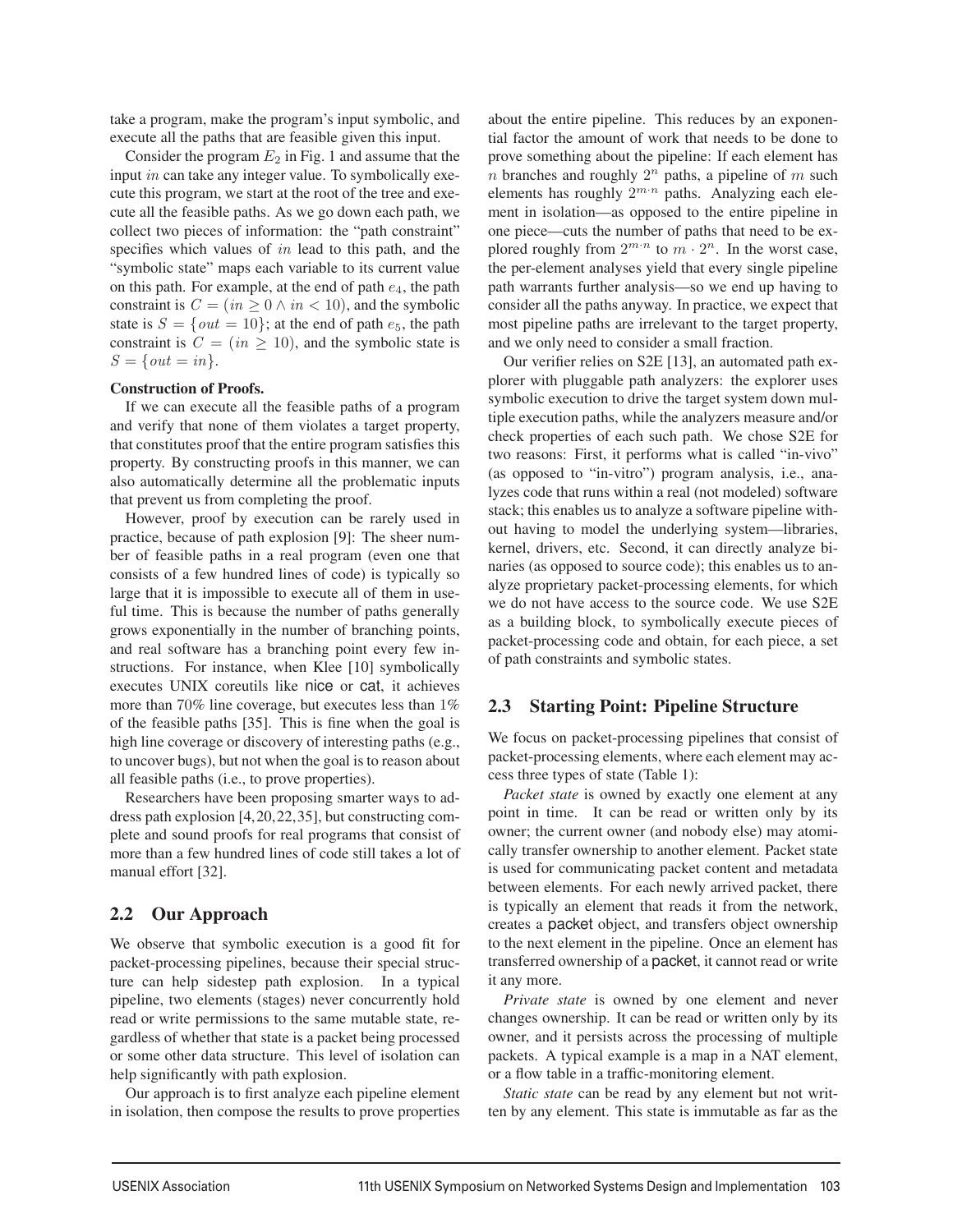|               | Written by | Read by | Transferable<br>ownership |
|---------------|------------|---------|---------------------------|
| Packet state  | owner      | owner   | yes                       |
| Private state | owner      | owner   | no                        |
| Static state  |            | any     |                           |

Table 1: Types of packet-processing state.

pipeline is concerned. A typical example is an IP forwarding table.

This structure is not accidental: it is a natural fit for any platform that must perform high-performance streaming. The alternative would be to allow multiple stages of the pipeline to share read/write access to the same data, which would necessarily require synchronization and the unavoidable contention and complexity that comes with it.

## 3 System

In this section, we describe our system: first how it leverages the pipeline structure to sidestep inter-element path explosion (§3.1); second, how it leverages other aspects of packet processing to sidestep intra-element path explosion resulting from loops (§3.2), large data structures  $(\S 3.3)$ , and mutable state  $(\S 3.4)$ .

As we describe each technique used by our system, we also state any extra conditions (on top of pipeline structure) that this technique requires from the target software in order to work well. If a software dataplane does not meet these conditions, our tool may not be able to complete a proof for this dataplane.

We will illustrate our system through Fig. 1, which shows a pipeline consisting of two elements. We will use the term *segment* to refer to an instruction sequence through a single element, and the term *path* to refer to an instruction sequence through the entire pipeline. The input in corresponds to a newly received packet, and we assume that this may contain anything, i.e., we make in symbolic and unconstrained.

For illustration purposes, our examples simplify two aspects of our system: first, our example input in is an integer, whereas in reality the input packet object is an array of bytes; second, our example code snippets consist of pseudo-code, whereas in reality S2E takes as input X86 code.

## 3.1 Pipeline Decomposition

Verification consists of two main steps: step 1 searches inside each element, in isolation, for code that may violate the target property, while step 2 determines which of these potential violations are feasible once we assemble the elements into a pipeline. More specifically, we cut each pipeline path into element-level segments (Fig. 1).



Figure 1: A toy pipeline that consists of two elements.

In step 1, we obtain, for each segment, a logical expression that specifies how this segment transforms state; this allows us to identify all the "suspect segments" that may cause the target property to be violated. In step 2, we determine which of the suspect segments are feasible and indeed cause the target property to be violated, once we assemble segments into paths.

In step 1, we analyze each element in isolation: First, we symbolically execute the element assuming unconstrained symbolic input. Next, we conservatively tag as "suspect" all the segments that may cause the target property to be violated. For example, in Fig. 1, if the target property is crash-freedom, segment  $e_3$  is tagged as suspect, because, if executed, it leads to a crash.

If we stopped at step 1, our verification would catch all property violations, but could yield false positives: If this step does not yield any suspect segments for any element, then we have proved that the pipeline satisfies the target property. For instance, if none of the elements ever crashes for any input, we have proved that the pipeline never crashes. However, a suspect segment does not necessarily mean that the pipeline violates the target property, because a segment that is feasible in the context of an individual element may become infeasible in the context of the full pipeline. For example, in Fig. 1, if we consider element  $E_2$  alone, segment  $e_3$  leads to a crash; however, in a pipeline where  $E_2$  always follows  $E_1$ , segment  $e_3$  becomes infeasible, and the pipeline never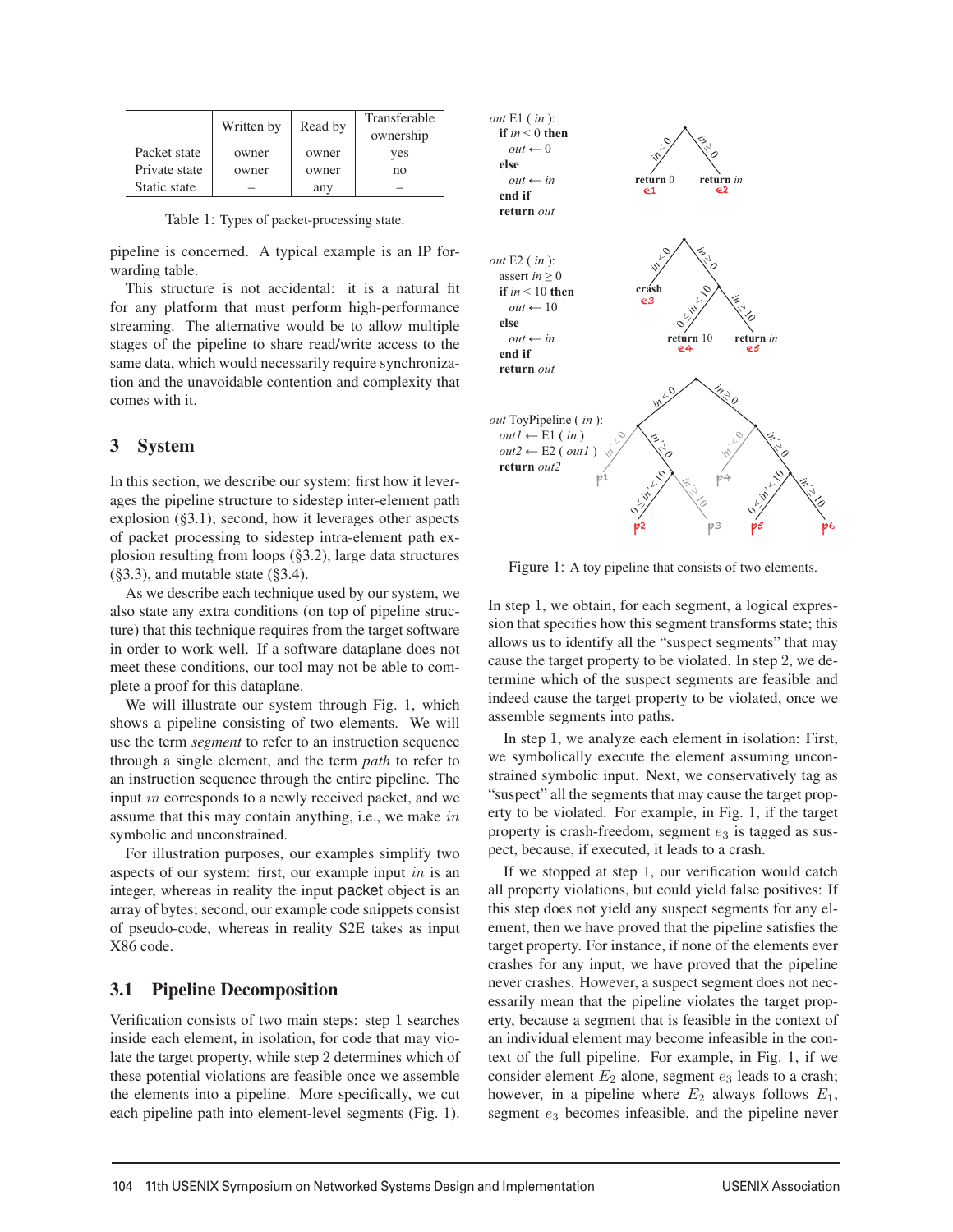crashes. In program-analysis terminology, in step 1, we over-approximate, i.e., we execute some segments that would never be executed within the pipeline that we are aiming to verify.

Step 2 discards suspect segments that are infeasible in the context of the pipeline: First, we construct each potential path  $p_i$  that includes at least one suspect segment; each  $p_i$  is a sequence of segments  $e_i$ . Next, we compose the path constraint and symbolic state for  $p_i$  based on the constraints and symbolic state of its constituent segments (that we have already obtained in step 1). Finally, for every  $p_i$ , we determine whether it is feasible (based on its constraints) and whether it violates the target property (based on its symbolic state). Note that the last step does not require actually executing  $p_i$ , only composing the logical expressions of its constituent segments.

For example, here is how we prove that the pipeline in Fig. 1 does not crash:

#### Step 1:

- 1. We symbolically execute  $E_1$  assuming input in can take any integer value. We collect the following constraints and symbolic state for its segments  $e_1$ and  $e_2$ .
	- $C_1(in) = (in < 0), S_1(in) = \{out = 0\}.$
	- $C_2(in) = (in \ge 0), S_2(in) = \{out = in\}.$
- 2. We symbolically execute  $E_2$  assuming input in can take any integer value. We collect the following constraints and symbolic state for its segments  $e_3$ ,  $e_4$ , and  $e_5$ :
	- $C_3(in) = (in < 0), S_3(in) = \{crash\}.$
	- $C_4(in) = (in > 0 \land in < 10)$ ,  $S_4(in) = \{out = 10\}.$
	- $C_5(in) = (in > 10), S_5(in) = \{out = in\}.$
- 3. We tag segment  $e_3$  as suspect.

## Step 2:

- 1. The paths that include the suspect segment are  $p_1$ (i.e., sequence  $\langle e_1, e_3 \rangle$ ) and  $p_4$  (i.e., sequence  $< e_2, e_3 >$ ).
- 2. We compute  $p_1$ 's path constraint as  $C_1^*(in)$  =

 $C_1(in) \wedge C_3(S_1(in) [out]) =$  $C_1(in) \wedge C_3(0) = (in < 0) \wedge (0 < 0) = False.$ 

3. We compute  $p_4$ 's path constraint as  $C_4^*(in)$  =

 $C_2(in) \wedge C_3(S_2(in) [out]) =$  $C_2(in) \wedge C_3(in) = (in > 0) \wedge (in < 0) = False.$  4. Both path  $p_1$ 's and path  $p_4$ 's constraints always evaluate to false, hence  $p_1$  and  $p_4$  are infeasible, i.e., there are no feasible paths that include suspect segments, hence the platform never crashes.

Pipeline decomposition enables us to prove properties about the pipeline without having to consider every single pipeline path; but it still requires us to consider every single element segment. This is not straightforward for elements that involve loops, large data structures, and/or mutable private state. We will next discuss how we address each of these scenarios.

## 3.2 Loops

In general, loops can be a challenge for program verification, especially when the number of loop iterations depends on the input. For example, a loop of  $t$  iterations, where t is a 64-bit unsigned integer input, can yield  $2^{64}$ execution paths.

In contrast to general programs, a software dataplane typically will not contain input-dependent loops with such a large number of maximum iterations. A worstcase realistic example is a packet-processing element that loops over the bytes of a packet for encryption or compression; in this case, the number of loop iterations is bounded by the maximum packet size, typically 1500.

Still, loops can create an impractical number of segments within an element. Consider an element that implements the processing of IP options: for each received packet, it loops over the options stored in the packet's IP header and performs the processing required by each specified option type. If the processing of one option yields up to  $2^n$  segments, then the processing of t options yields up to  $2^{t \cdot n}$  segments. For example, in the IPoptions element that comes with the Click distribution, the processing of 3 options yields millions of segments that—we estimated—would take months to symbolically execute.

To address this, we reuse the idea of decomposition, this time applying it not to the entire pipeline, but to each loop: If a loop has  $t$  iterations, we view it as a "mini-pipeline" that consists of  $t$  "mini-elements," each one corresponding to one iteration of the loop. We have described how, if we have a pipeline of  $m$  elements, we symbolically execute each element in isolation, then compose the results to reason about the entire pipeline. Similarly, if we have a loop of  $t$  mini-elements (iterations), we symbolically execute each mini-element in isolation, then compose the results to reason about the entire loop. Unlike a pipeline that consists of different element types, a loop of  $t$  iterations consists of the same mini-element type, repeated  $t$  times; hence, for each loop, we only need to symbolically execute one minielement.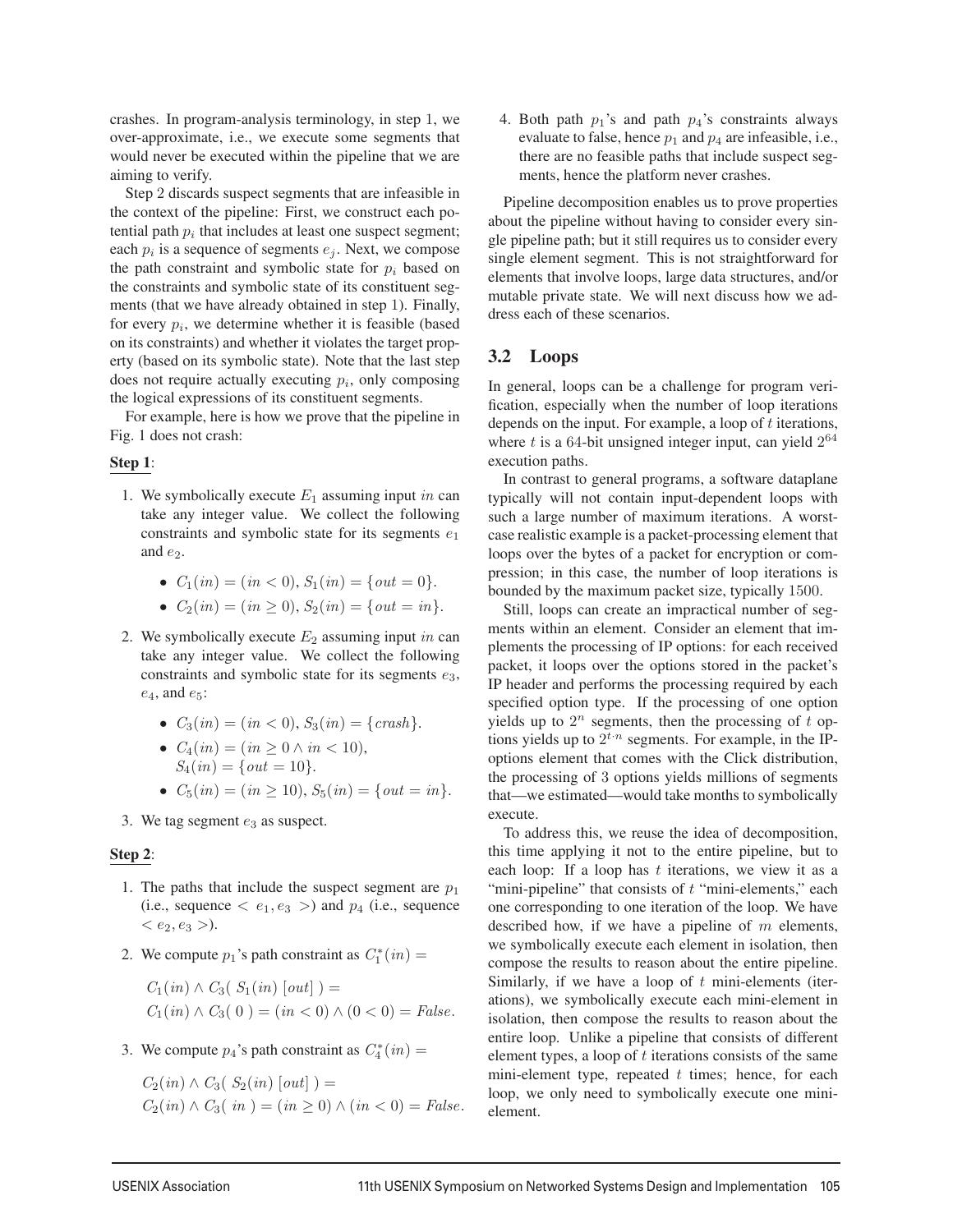This brings us to our first extra condition on packetprocessing code: To use decomposition as we do, the only mutable state shared across components must be the packet object itself. For instance, to decompose a pipeline into individual elements, we rely on the fact that the only mutable state shared across elements is the packet object. Similarly, to decompose a loop into individual iterations, the only mutable state shared across iterations must be part of the packet object.

For example, consider again an IP-options element: Such an element typically includes a next variable, which points to the IP-header location that stores the next option to be processed; each iteration of the main loop starts by reading this variable and ends by incrementing it. In a conventional element, next would be a local variable. In our verification-optimized element, next is part of the packet metadata, hence part of packet. And since, in step 1, we make packet symbolic and unconstrained, next is also symbolic and unconstrained, allowing us to reason about the behavior of one iteration of the main loop, assuming that iteration may start reading from *anywhere* in the IP header.

## Condition 1 *Any mutable state shared across loop iterations is part of the packet metadata.*

To make a packet-processing element satisfy this condition, a developer needs to identify any variables that are read and written across loop iterations and make these variables part of the packet metadata. For the Click IPoptions element, this process required changing 26 lines (12%) of the code and took less than an hour. Alternatively, this can be done automatically by a compiler (that would force developers to explicitly declare mutable state shared across iterations of a loop). Either way, this condition does not restrict the functionality that a packet-processing element can implement; it only forces the developer to create—either manually or with compiler help—an explicit interface between loop iterations.

## 3.3 Data Structures

Symbolic-execution engines lack the semantics to reason about data structures in a scalable manner. For instance, symbolically executing an element that uses a packet's destination IP address to index an array with a thousand entries will cause a symbolic-execution engine to essentially branch into a thousand different segments independently from the array content or the logic of the code that uses the returned value. So, if we naïvely feed an element with a forwarding or filtering table of more than a few hundred entries to a symbolic-execution engine, step 1 of our verification process will not complete in useful time.

| value         | $=$ | read (key)          |
|---------------|-----|---------------------|
|               |     | write (key, value)  |
| {True, False} | $=$ | test (key)          |
|               |     | expire (key, value) |

Figure 2: An interface for dataplane data structures.

To address this, when we reason about an element, we abstract away any data-structure access; this allows us to symbolically execute the element and identify suspect segments, without requiring the symbolic-execution engine to handle any data structures. To reason about the data structures themselves, we rely on other means, e.g., manual or static analysis; this restricts us to using only data structures that are manually or statically verifiable, but we have evidence that these are typically sufficient for packet-processing functionality.

This brings us to our second extra condition on packetprocessing code: To reason about different components of the same executable separately, there must exist a well-defined interface between them. For instance, to reason about each pipeline element separately and compose the results, we rely on the existence of a welldefined interface between each pair of elements, which specifies all the state that can be exchanged between them (the packet object). Similarly, to reason about a data structure separately from the element that uses it and compose the results, the data structure must expose a well-defined interface to the element.

We need an interface that abstracts a data structure as a key/value store that supports at least read, write, membership test, and expiration. The first three operations are straightforward; the last one—expiration—allows an element to indicate that a {key, value} pair will not be accessed by the element any more, hence is ready to be removed and processed by the higher layers. For example, suppose an element maintains a data structure with per-flow packet counters; when a flow completes (e.g., because a FIN packet from that flow is observed), the element can use the expiration operation to signal this completion to the control-plane process that manages traffic statistics.

## Condition 2 *Elements use data structures that expose a key/value-store interface like the one in Fig. 2.*

Moreover, we need data structures that expose the above interface *and* can be verified in useful time. When we say that a data structure is "verified," we mean that the implementation of the interface exposed by the data structure is proved to satisfy crash-freedom, boundedexecution, and correctness. The latter depends on the particular semantics of the data structure, e.g., a hashtable should satisfy the following property: a "write ( key, value )" followed by a "read ( key )" should return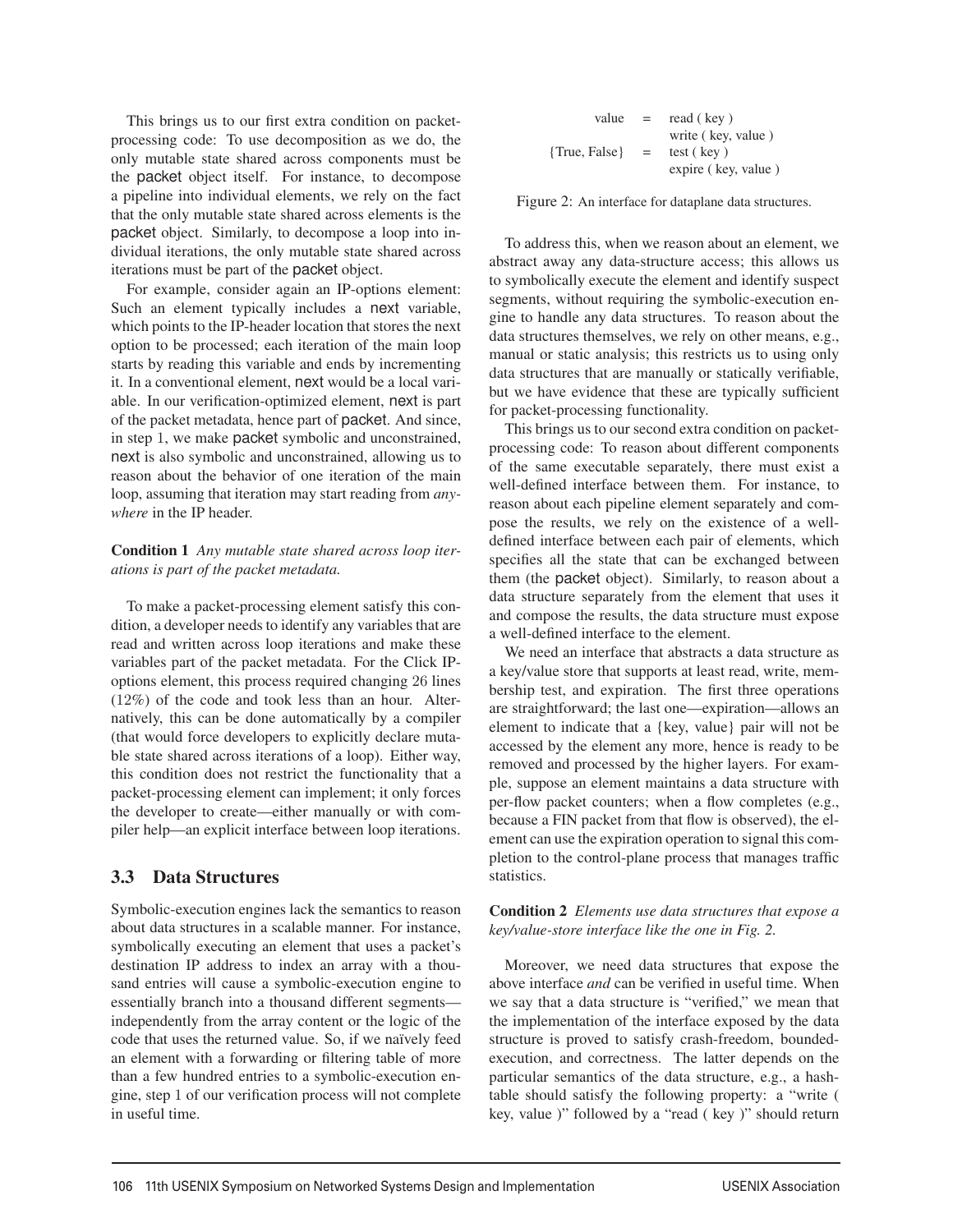"value." If an element uses only data structures for which these properties hold, then, when we reason about the element, we can abstract away all the data-structure implementations and consider only the rest of the element code plus the data-structure interfaces.

## Condition 3 *Elements use data structures that are implemented on top of verifiable building blocks, e.g., preallocated arrays.*

As evidence that such data structures exist, we implemented a hash table and a longest-prefix-match table that satisfy crash-freedom and bounded-execution. They both consist of chains of pre-allocated arrays. Our hash table is a sequence of  $K$  such arrays; when adding the  $k$ -th key/value pair that hashes to the same index, if  $k \leq K$ , the new pair is stored in the  $k$ -th array, otherwise it cannot be added (the write operation returns False). For the longest-prefix-match table, we use the idea of "flattening" of all entries to /24 prefixes [25].

We chose arrays as the main building block, because they combine two desirable properties: (a) They enable line-rate access to packet-processing state, because of their  $O(1)$  lookup time. (b) They are easy to verify, because of the simplicity of their semantics. For example, a write to an array (that is within the array bounds) is guaranteed not to cause a crash and not to cause the execution of more than a known number of instructions that depends on the particular CPU architecture. In contrast, a write to a dynamically-growing data structure, e.g., a linked list or a radix trie, may result in a variable number of memory allocations, deallocations and accesses, which can fail in unpredictable ways.

Conditions 2 and 3 introduce two kinds of overhead:

First, existing elements may need to be rewritten to satisfy them; this involves replacing existing data structures with ones that satisfy the two conditions and changing any line of code that accesses a data structure. We have not yet applied our approach widely enough to have statistically meaningful results on the corresponding amount of effort. In one case (Click IP lookup element), we had to change about 130 lines (20%) of the code, which took a few hours. In another case (Click NAT element), we had to write the element from scratch (because most of the NAT code is about accessing data structures), which took a couple of days. To reduce this overhead, part of our work is to create a library of data structures that satisfy the two conditions.

Second, implementing sophisticated data structures on top of pre-allocated arrays typically requires more memory than conventional implementations. For instance, the original Click NAT element stores per-connection state in a hash table, implemented as an array of dynamically growing linked lists (when adding the  $k$ -th key/value pair that hashes to the same index, the new pair is stored as the  $k$ -th item of a linked list). In contrast, our NAT element uses the hash-table implementation outlined above, with  $K = 3$  pre-allocated arrays (this value makes the probability of dropping a connection negligible). Hence, our NAT element may use up to 3 times more memory to store the same amount of state. In our opinion, sacrificing memory for verifiability is worth considering given the relative costs of memory and the human support for dealing with network problems.

## 3.4 Mutable Private State

Mutable private state is hard to reason about because it may depend on a sequence of observed packets (as opposed to the currently observed packet alone). For instance, if an element maintains connection state or traffic statistics, then its private state is a function of all traffic observed since the element was initialized. Hence, it is not enough to reason about the segments of the element that can result from all possible contents of the current packet; we need to reason about the segments that can result from all possible contents of all possible packet sequences that can be observed by the element. The challenge is that symbolic-execution engines (and verification tools in general) are not yet at the point where they can handle symbolic inputs of arbitrary length in a scalable manner.

We can currently verify two kinds of elements that maintain mutable state: a NAT element (maintains perconnection state and rewrites packet headers accordingly) and a traffic monitor (collects per-flow statistics). We believe that our approach can be generalized to other elements, but we do not expect to be able to perform complete and sound verification of an element that performs arbitrary state manipulation—claiming that would be close to claiming that we could verify arbitrary software.

Our approach is to break verification step  $1$  (§3.1) into two sub-steps: the first one searches for "suspect" values of the private state that would cause the target property to be violated, while the second one determines which of these potential violations are feasible given the logic of the element. In the first sub-step, we assume that the private state can take *any* value allowed by its type (i.e., we over-approximate). In the second sub-step, we take into account the fact that private state cannot, in reality, take any value, but is restricted by the particular type of state manipulation performed by the given element.

So far, we have not needed to exercise the second substep in practice: in the two stateful elements that we have experimented with, the first sub-step did not reveal any suspect states, hence the second one was not exercised. We describe both sub-steps through a manufactured example in our technical report [16].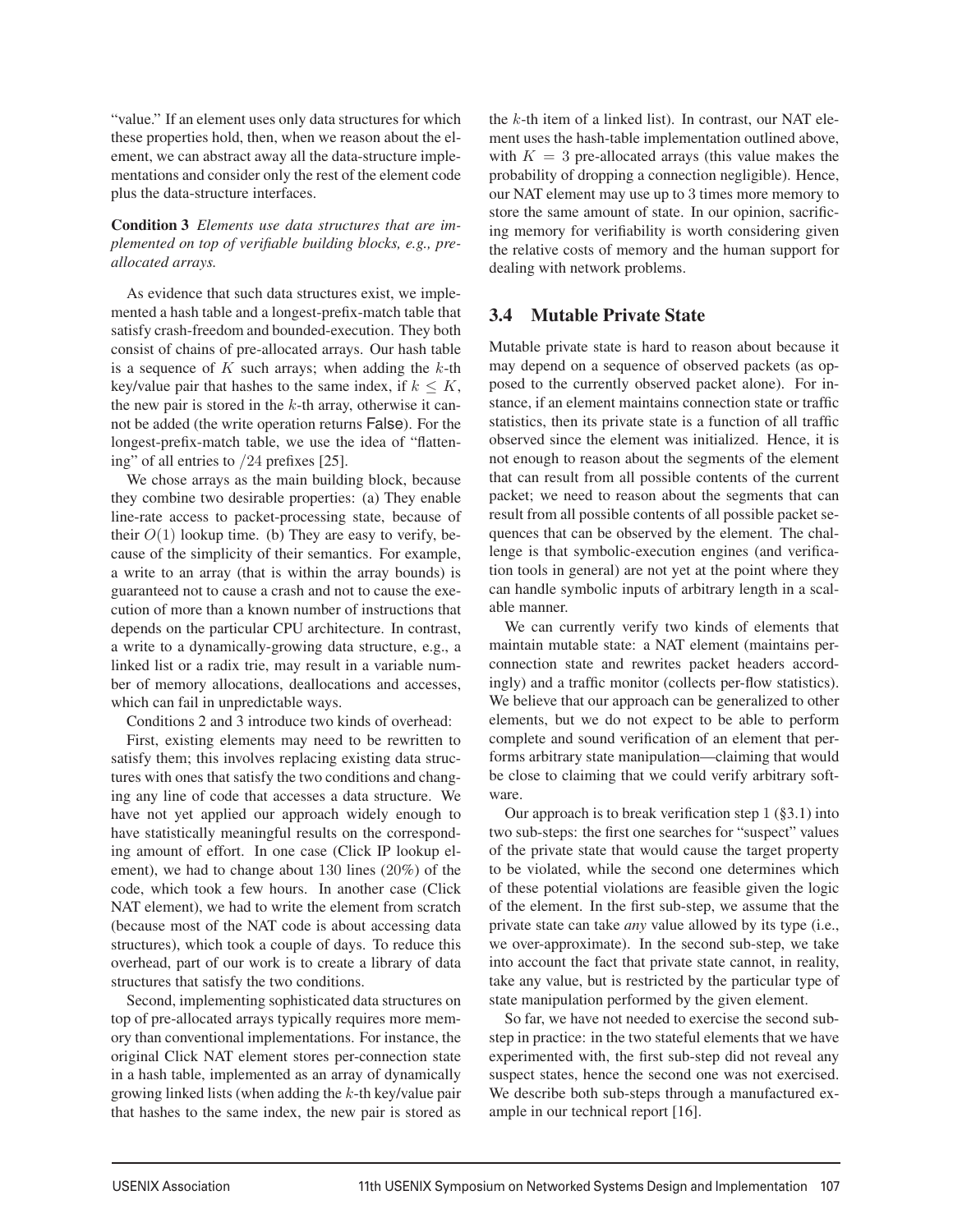## 4 Target Properties

In this section, we describe the three target properties that our current prototype can (dis)prove. These properties are expressed imperatively using the S2E analyzer interface [13].

## Crash-freedom.

We say that a pipeline is *crash-free* when it is guaranteed not to execute any instruction that would cause it to terminate abnormally, e.g., an assertion with a false argument or a division by zero. The definition of "abnormal termination" depends on the environment where the pipeline runs: in the case of user-mode Click, it is the receipt of a signal (e.g., SIGSEGV, SIGABRT, SIGFPE) that is not handled by the Click process and causes the process to terminate; in the case of kernel-mode Click, it is a call to the kernel's panic method. As stated in §2.2, our verifier is built on top of an in-vivo path explorer, which can detect any of these conditions.

We prove crash-freedom for a pipeline given an arbitrary input packet and arbitrary configuration state. If a pipeline does not include any instruction that may cause abnormal termination, proving crash-freedom is trivial. On the other hand, if a pipeline does include an instruction that may cause abnormal termination, that does not necessarily mean that this instruction may be executed. So, proving crash-freedom is equivalent to proving that any such instruction will never be executed, and proving lack of crash-freedom is equivalent to providing a specific packet and specific state that causes such an instruction to be executed.

## Bounded-execution.

We say that a pipeline satisfies *bounded-execution* when it is guaranteed to execute no more than  $I_{max}$  instructions per packet. This ensures that no packet is ever caught in an infinite loop. It can also be used to produce a "latency envelope," i.e., argue that once a packet enters the pipeline, it will exit within a bounded amount of time. To translate instruction sequences into latency bounds, we need to map each instruction to the minimum and maximum number of cycles that it can take to complete, which can be typically obtained from the CPU and/or chip manual.

We prove bounded-execution for a pipeline given an arbitrary input packet and arbitrary configuration state. We find the longest path of a pipeline as follows: In step 1 of the verification process, when we symbolically execute an element, we also record the length (number of instructions) of each of its segments. In step 2, we search for the longest feasible path by considering different segment combinations. We use a simple search heuristic that first checks if the path that consists of the longest segment of each element is feasible (if yes, we are done),

then checks if any path that involves either the first or second longest segment of each element is feasible, and so on. In the worst case, we have to check all possible segment combinations; in practice, we find the longest feasible path after considering only a few combinations.

## Filtering.

Given a pipeline with specific configuration state, can we guarantee that a packet that enters the pipeline with source IP A and destination IP B will be dropped?

We leverage existing work that answers this type of question for hardware dataplanes [28–30, 38, 43]. This work abstracts each network device as a function that maps an input packet header to an output port, and then it composes different device functions to reason about the entire network; the mapping function of each device is determined by the contents of its forwarding table. In contrast, we abstract each packet-processing element as a function that maps an input packet header to an output port, and then we compose different element functions to reason about the entire pipeline; the mapping function of each element is automatically derived by symbolically executing the element's code given an arbitrary input packet.

The main difference lies in the derivation of the mapping function of each packet-processing element (that we do by symbolically executing the element in isolation). This is useful in cases where an element, e.g., includes a line of code that drops all packets with source IP  $A$ , even though the device's forwarding table indicates otherwise. Composing element functions to reason about a pipeline is equivalent to composing device functions to reason about a network, and we can reuse the algorithms proposed by the above work.

# 5 Evaluation

We tested our system on pipelines created with Click. In each tested pipeline, packets are generated by a "generator" element and dropped by a "sink" element; what we verify is the packet-processing code between generator and sink. We answer the following questions: Can we perform complete and sound verification of software dataplanes (§5.1)? How does verification time increase with pipeline length (§5.2)? Can we use our tool to uncover bugs, useful performance characteristics, or unintended dataplane behavior (§5.3)?

# 5.1 Feasibility

We verified pipelines that consist of various combinations of the elements in Table 2. The table indicates the origin of each element (whether it is an original Click element, one that we modified, or one that we wrote from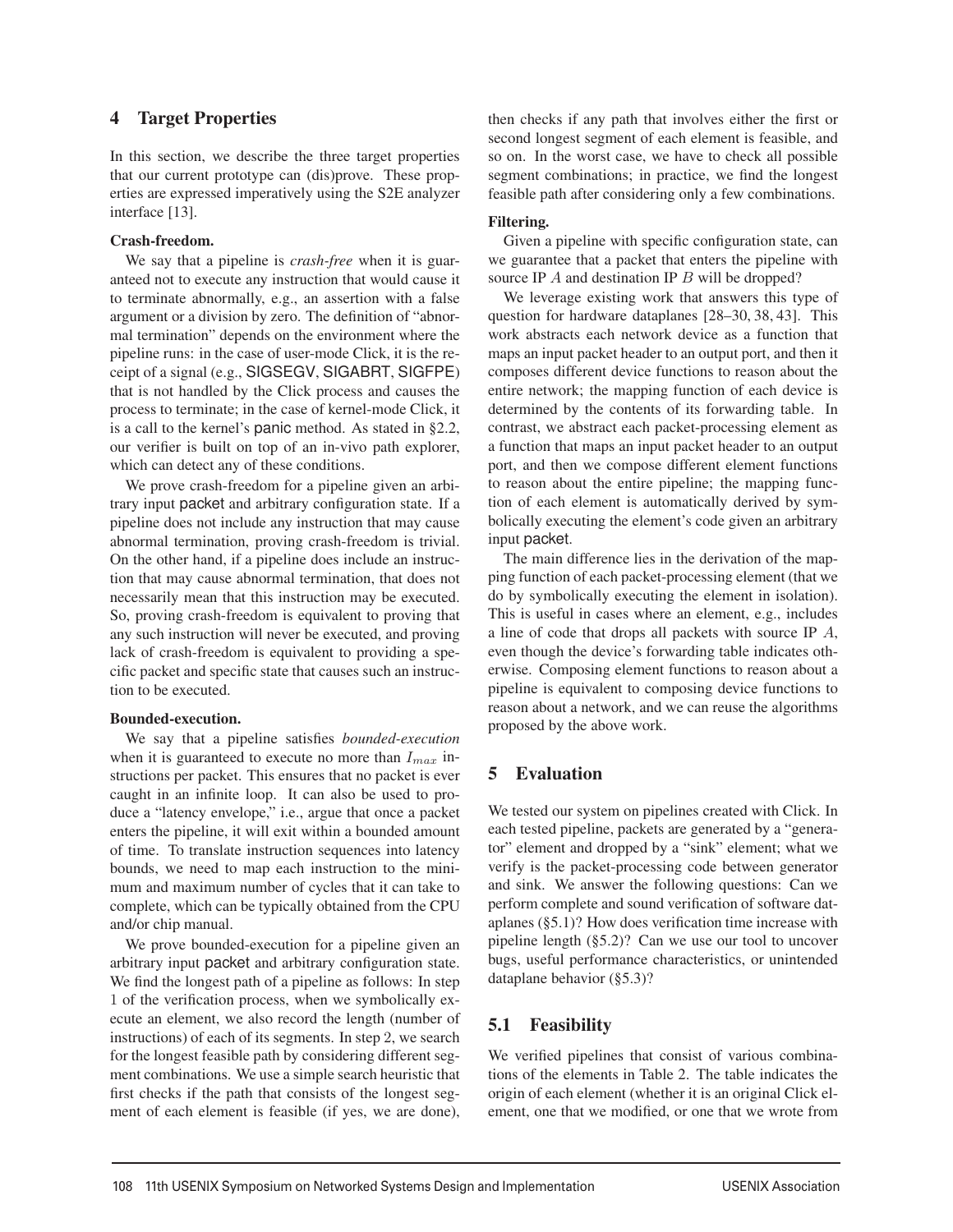| Element               | New LoC                 |       | Data           | Mutable      |
|-----------------------|-------------------------|-------|----------------|--------------|
|                       | $(\% \text{ of total})$ | Loops | <b>Structs</b> | <b>State</b> |
| Click:                |                         |       |                |              |
| Classifier            |                         |       |                |              |
| CheckIPhdr            |                         |       |                |              |
| EthEncap              |                         |       |                |              |
| EthDecap              |                         |       |                |              |
| DecTTL                |                         |       |                |              |
| DropBcast             |                         |       |                |              |
| $Click+$ :            |                         |       |                |              |
| <b>IP</b> options     | 26 (12%)                | X     |                |              |
| <b>IPlookup</b>       | 130 (20%)               |       | X              |              |
| Ours:                 |                         |       |                |              |
| <b>NAT</b>            | 870                     |       | X              | X            |
| <b>TrafficMonitor</b> | 650                     |       | X              | X            |

Table 2: Verified packet-processing elements. "Click" indicates an unmodified element from Click distribution 2.0.1; "Click+" indicates an element from the same distribution that we modified modestly; "ours" indicates an element that we wrote from scratch. "New LoC" is the number of lines of code that we modified or introduced in each element. "X"s indicate which technique(s) we applied to each element.

scratch). Our modifications consisted of loop rewriting and replacing data structures with our verifiable ones. The table also indicates the number of new lines of code (LoC) and which of our techniques were needed to complete step 1 of the verification process for each element.

For each pipeline, we proved crash-freedom and bounded-execution. More generally, for each pipeline, we were able to answer questions of the following kind: can line  $X$  in element  $Y$  be executed with arguments  $Z$ in the context of this pipeline? if yes, what is a packet that would cause this line to be executed with these arguments?

## 5.2 Scalability

We now examine how verification time increases with pipeline length. Given the intended uses of our tool, it should not take more than a few tens of minutes to prove a target property per pipeline. We first look at meaningful pipelines (that it makes sense to actually deploy), then at microbenchmarks that illustrate different aspects of our system. To show the benefit of our domain-specific techniques, we use as a baseline vanilla S2E—a state-of-theart, publicly available verification framework for general software. We refer to our tool as "dataplane-specific verification" and to S2E as "generic verification." We feed the same code to the two systems.

## Meaningful Pipelines.

We consider three meaningful pipelines: (a) *edge router* implements a standard IP router (the first 8 elements in Table 2) with a small forwarding table (10 entries); (b) *core router* is similar but has a large forwarding



(a) IP router. For the dataplane-specific tool, the results are the same for the edge and core pipelines.



Figure 3: Verification time as a function of pipeline length. "preproc" consists of the first 3 elements in Table 2.

table (100, 000 entries); (c) *network gateway* implements NAT and per-flow statistics collection. Each of them presents an extra verification challenge: the first one in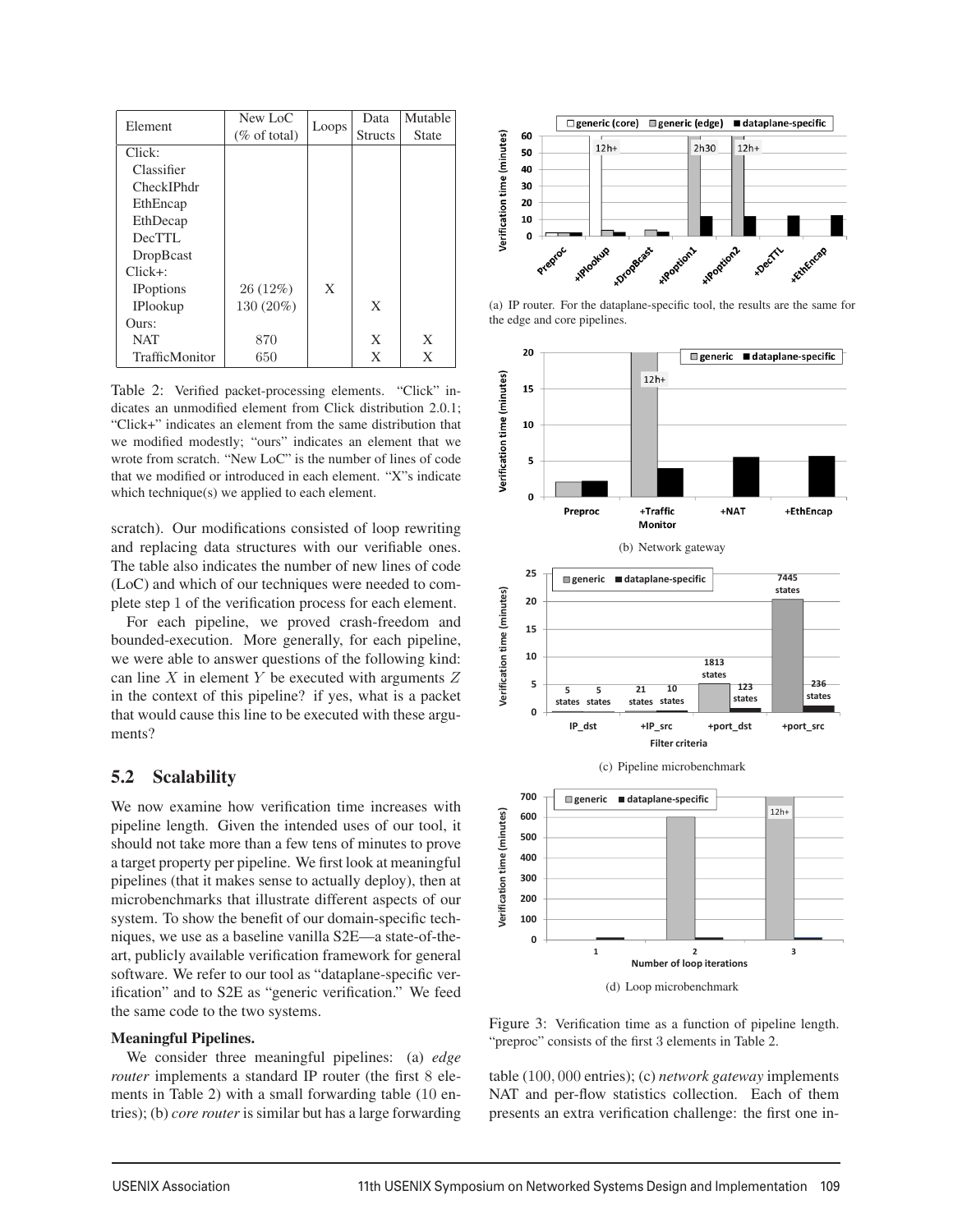cludes a loop (in IPoptions), the second one a large data structure (in IPlookup), and the third one mutable private state (in NAT and TrafficMonitor).

Fig. 3(a) shows how verification time increases as we add more elements to the IP-router pipelines: Dataplanespecific verification completes in less than 20 minutes. Most of this time is spent on IP options, because this element has significantly more branching points than the rest. Generic verification of the edge router exceeds 12 hours (at which point we abort it) the moment we allow packets to carry 2 IP options (so we do not show any data point for it beyond "+IPoption2"). Generic verification of the core router exceeds 12 hours the moment we add the IP lookup element to the pipeline (so we do not show any data point for it beyond "+IPlookup"). The difference between the two tools comes from our special treatment of loops and large data structures.

Fig. 3(b) shows the same information for the networkgateway pipeline: Dataplane-specific verification completes in less than 6 minutes, whereas generic verification exceeds 12 hours the moment we add either the Traffic-Monitor or the NAT element. The difference comes from the fact that we abstract away data-structure implementations.

#### Compositionality Microbenchmarks.

We consider two synthetic pipelines to illustrate the benefit of pipeline and loop decomposition. The first one consists of a sequence of simple filtering elements, each of which reads a different part of the input packet's IP header to make a filtering decision. The second pipeline implements a simplified version of the IP options processing loop, i.e., in each iteration, it reads some portion of the IP header, updates it, and advances a next variable that indicates where the next read should start.

Fig. 3(c) shows how verification time increases as we add more filtering elements to the first pipeline: generic verification time increases significantly faster than dataplane-specific verification time. This is because the former executes all feasible segments of each element in isolation, whereas the latter executes all feasible paths of the pipeline. In this scenario, generic verification does complete in useful time, because this pipeline involves few elements, without loops, that access minimal state. Still, it takes an order of magnitude more time than dataplane-specific verification because of the exponential increase in the number of paths. To make this clear, we note, on top of each bar, the number of verification states that each tool generates and processes.

Fig. 3(d) shows how verification time increases as we add more iterations to the loop of the second pipeline: dataplane-specific verification time remains constant, whereas generic verification time increases exponentially. This is because the former executes all feasible

segments of one loop iteration, whereas the latter executes all feasible paths of the entire loop. Dataplanespecific verification is slower than generic verification only in the special case where we have a loop with a single iteration. That is because it symbolically executes one loop iteration, assuming that iteration may start reading from *anywhere* in the IP header; this pays off as soon as we add a second loop iteration, but it is unnecessary in the special case of a loop with a single iteration.

# 5.3 Usefulness

We said that our tool can help developers debug their code, and network operators better understand the performance and behavior of their dataplanes; we now look at a few specific examples.

## Bugs in Click Elements.

We found the following while trying to prove crash-freedom and bounded-execution for various Click pipelines:

Bug #1: Any pipeline that includes the Click IP fragmenter element will enter an infinite loop, if it tries to fragment a packet with IP options. This is because the for loop that processes IP options in the fragmenter does not have an increment (the programmer forgot to add one).<sup>2</sup>

Bug #2: Any pipeline that does not include an IP options element but includes the Click IP fragmenter element will enter an infinite loop, if it tries to fragment a packet that carries a zero-length IP option. This is because the current option length determines where the next iteration of the loop will start reading, so, a zerolength option causes the loop to get stuck.<sup>3</sup> The Click IP options element discards any packet with a zero-length option, so including it in the pipeline prevents the bug from being exercised.

Bug #3: Any pipeline that includes the Click NAT el $e^{i4}$  will hit a failed assertion<sup>5</sup>, if it receives a packet with source IP address/port tuple  $T_s = T$  and destination tuple  $T_d = T$ , where T is the public IP address/port of the NAT box.

All three bugs constitute security vulnerabilities: they enable any end-host to disable the pipeline by sending a specially crafted packet.

How hard would it be to find these bugs manually? The first one is probably not that hard: a loop missing its increment stands out visually, plus any serious testing of the fragmenter element would involve a packet with IP options. The other two bugs, however, manifest in scenarios that a developer is unlikely to test, but an attacker can easily exploit: fragmentation of an illegal packet

<sup>2</sup>elements/ip/ipfragmenter.cc, line 64

<sup>3</sup>elements/ip/ipfragmenter.cc, line 69

<sup>4</sup>elements/tcpudp/iprewriter.cc

<sup>5</sup>include/click/heap.hh, line 149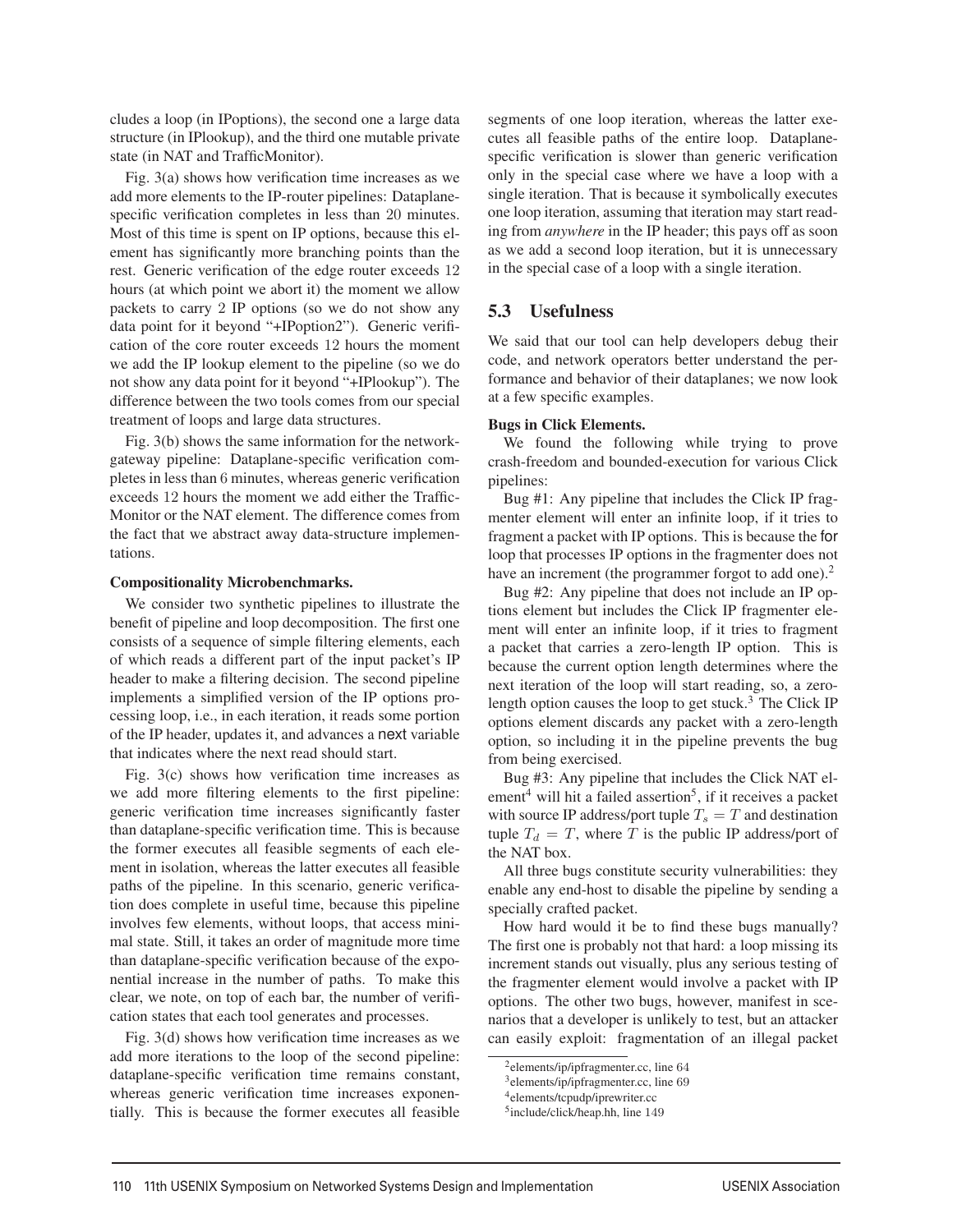| Bug | Pipeline                                              | Time            | # Paths |
|-----|-------------------------------------------------------|-----------------|---------|
| #1  | Edge router with 1 IP option<br>+ Click IP fragmenter | $3 \text{ min}$ | 432     |
| #2  | Edge router with 1 IP option<br>+ Click IP fragmenter | $47$ min        | 8423    |
| #2  | Edge router without options<br>+ Click IP fragmenter  | $5 \text{ sec}$ | 26      |
| #3  | Network gateway<br>with Click NAT                     | $5 \text{ sec}$ | 10      |

Table 3: Time spent and number of paths composed in verification step 2, when the pipeline contains buggy elements.

while processing of IP options is turned off (which does happen, in practice, for performance or security reasons); and processing of an IP header that would be meaningless in a legitimate packet.

In §2.2, we said that we expected verification step 2 to compose the constraints only for a small fraction of the pipeline paths. Table 3 reports, for a given bug and pipeline, the amount of time spent and the number of paths composed in this step. Consider bug #2: When verifying a pipeline that includes the Click IP fragmenter element, step 1 determines that this element has a suspect segment. If the pipeline does not support IP options, step 2 determines that the suspect segment is feasible in this pipeline (hence the pipeline does not satisfy bounded-execution); this requires finding *one* feasible path that contains the suspect segment, and we succeed after composing the constraints for 26 paths, which takes 5 seconds. If the pipeline supports one IP option, step 2 determines that the suspect element is not feasible in this pipeline; this requires showing that *all* the paths that contain the suspect segment are not feasible, and we succeed after composing the constraints for 8423 paths, which takes 47 minutes. These numbers are consistent with our expectation that, in practice, verification step 2 completes in useful time.

#### Longest paths in IP router.

We used our tool to construct adversarial—from a performance point of view—workloads for a pipeline implementing a standard IP router. Recent research showed that such a router is capable of multi-Gbps lines rates [17], but this result was obtained using workloads of well-formed packets, not meant to exercise the pipeline's exception paths. Instead, we obtained the pipeline's 10 (it could have been any number) longest paths, as well as the packets that cause them to be executed.

It is not surprising that the longest paths are executed in response to problematic packets that trigger further packet examination and logging; what may be surprising is that these paths execute 2.5 times as many instructions than the most common path. Moreover, these extra instructions are CPU-heavy, i.e., they include memory

accesses and system calls for logging; an attacker may cause significant performance degradation by sending a sequence of packets that are specially crafted to exercise these particular paths. This is useful information to a developer, because it reveals to him paths that may require his attention. It is also useful to a network operator, because it reveals to her the performance limits of a pipeline and the workloads that trigger them—allowing her to decide whether it is suitable for her network.

#### Unintended behavior.

Certain implementations of the Loose Source Record Route (LSRR) IP option may enable illegal traffic to bypass a firewall [23]: An IP router that supports the LSRR option may replace the source IP address of an incoming packet with its own IP address. In this case, any filtering based on the source IP address of the packet that happens *after* the processing of IP options is ineffective. This has been exploited to bypass firewalls, eventually causing network operators to disable LSRR and router manufacturers to change their LSRR implementations.

Our tool would have uncovered this vulnerability. To verify that, we created a pipeline that includes an IP options element followed by a firewall, and we tried to prove that it satisfies the following property: "any packet whose source IP address is blacklisted by the firewall will be dropped." The tool responded that the property is not satisfied, and it provided an example packet that causes it to be violated: a packet with a blacklisted source IP address that carries the LSRR option.

## 6 Limitations

The key enabler and at the same time limitation of our work is that we focus on software dataplanes that follow a pipeline structure and also satisfy three other conditions (§3). The pipeline structure is a natural fit for dataplanes; most research prototypes are already written this way, and we know of at least one industry prototype as well. Favoring an already popular programming model is, in our opinion, a modest price to pay for verifiability. The other three conditions introduce overheads: existing code may need to be changed to satisfy them (but the resulting code is, in our opinion, easier to read and maintain); compared to their more dynamic counterparts, data structures that satisfy Conditions 2 and 3 typically require more memory (but trading off memory for verifiability is, in our opinion, worth considering).

We currently handle only two specific, simple forms of mutable private state. As stated earlier, we do not expect to be able to completely remove this limitation, but we do expect to expand the range of state-manipulation patterns that we can formally reason about.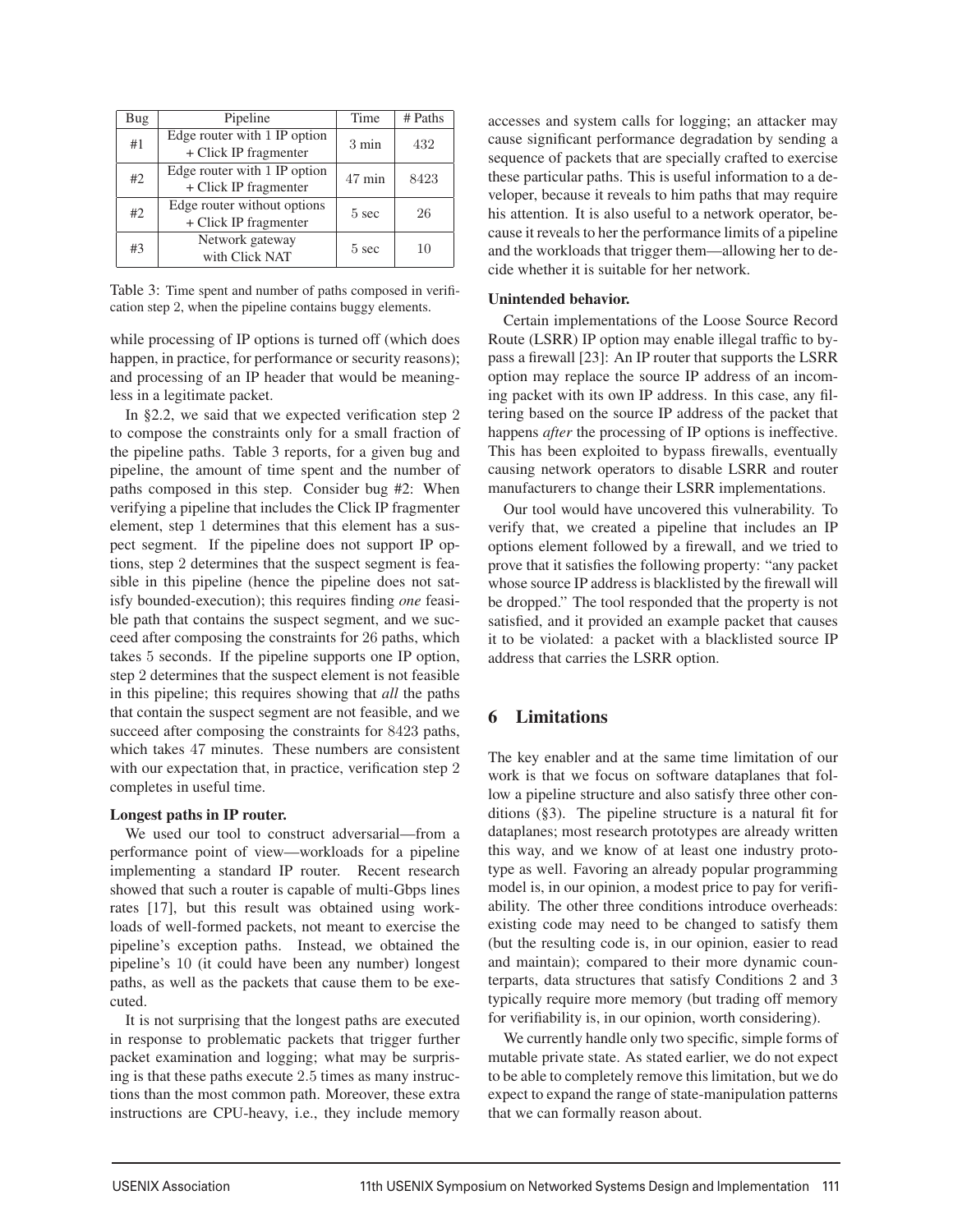Our approach is applicable to packet-processing platforms where each packet is handled by a single processing core and different cores never need to synchronize. We focused on such platforms, because there is compelling evidence that they lead to better performance (by minimizing the number of compulsory cache misses) [17]. We would need new results in order to verify platforms where different cores contend for access to the same data structures.

# 7 Related Work

Our work is feasible because of advances in program analysis tools for C/C++ code, from Verisoft [19] to modern model checkers [34, 40] and tools based on symbolic execution [10,11,13,21]. These tools target general code, so they cannot typically construct complete and sound proofs (which is what we want). Instead, they try to increase line coverage or identify buggy paths *without* having to reason about all the paths of the analyzed program (whereas we want to reason about *all* feasible paths of the analyzed pipeline). There exist tools that prove properties of real programs, but, to the best of our knowledge, they are tailored to specific domains other than dataplanes; notable examples are Astrée [8], SLAM [5, 6], and Terminator [14].

Compositionality has been leveraged before to address path explosion, in compositional dynamic test generation [20] and follow-on work [4,22]. The particular tools evaluated in these proposals use "top-down" composition: when symbolically executing a program, encountering a function triggers the construction of a summary (logical representation) of that function in the context of its caller. This makes sense, because—to the best of our understanding—the goal of this line of work is to maximize line coverage with as little work as possible (ideally, hit each program statement exactly once). We use "bottom-up" composition: we first compute context-free summaries of all elements, then we compose them as necessary to reason about the entire pipeline.

Verification techniques have been used before to debug or verify networked systems (but not dataplanes): Musuvathi and Engler adapted the CMC model checker to test the Linux TCP implementation for interoperability with the TCP specification [39]. Bishop et al. contributed a formal specification of TCP/IP and the sockets API, and they tested existing implementations for conformance to their specification [7]. Killian et al. contributed new algorithms for finding liveness bugs in systems like Pastry and Chord [31]. NICE finds bugs in OpenFlow applications [12]. SOFT tests OpenFlow switches for interoperability with reference implementations [36]. Guha et al. contributed "the first machine-verified [Software Defined Networking] controller" [24].

Ennals et al. contributed a new language for packetprocessing applications [18]. The goal of that language was to simplify the "compilation of high-level programs to the distributed memory architectures of modern Network Processors." The proposed language ensured that no two threads referenced the same packet, which is akin to our requirement that no two pipeline elements have access to the same packet.

Finally, an earlier version of this work was presented in a workshop paper [15]. That paper reported the feasibility of proving crash-freedom and bounded-execution only for stateless pipelines; it did not include a scalability analysis (§5.2) or report on bugs found using our approach (§5.3).

# 8 Conclusions

We presented a verification tool that takes as input a software dataplane and proves that it does (or does not) satisfy properties like crash-freedom, bounded-execution, and filtering. Proving such properties for general software faces fundamental challenges, unsolvable with existing tools; we sidestepped them by applying existing ideas (symbolic execution and compositionality), and combining them with domain specifics of packetprocessing code (most importantly, that it is structured as a pipeline of elements that do not exchange mutable state outside the packet itself and its metadata). We evaluated our tool on stateless and two simple stateful Click dataplanes; we were able to perform complete and sound verification of these pipelines within tens of minutes, whereas a state-of-the-art general-purpose tool failed to complete the same task within several hours.

Acknowledgments. We are grateful for the help offered by Stefan Bucur, George Candea, Vitaly Chipounov, Johannes Kinder, Vova Kuznetsov, Christian Maciocco, Dimitris Melissovas, David Ott, Iris Safaka, Simon Schubert, and Cristian Zamfir, as well as our shepherd, Brighten Godfrey, and the anonymous reviewers. This work is supported by an Intel grant and a Swiss National Science Foundation grant.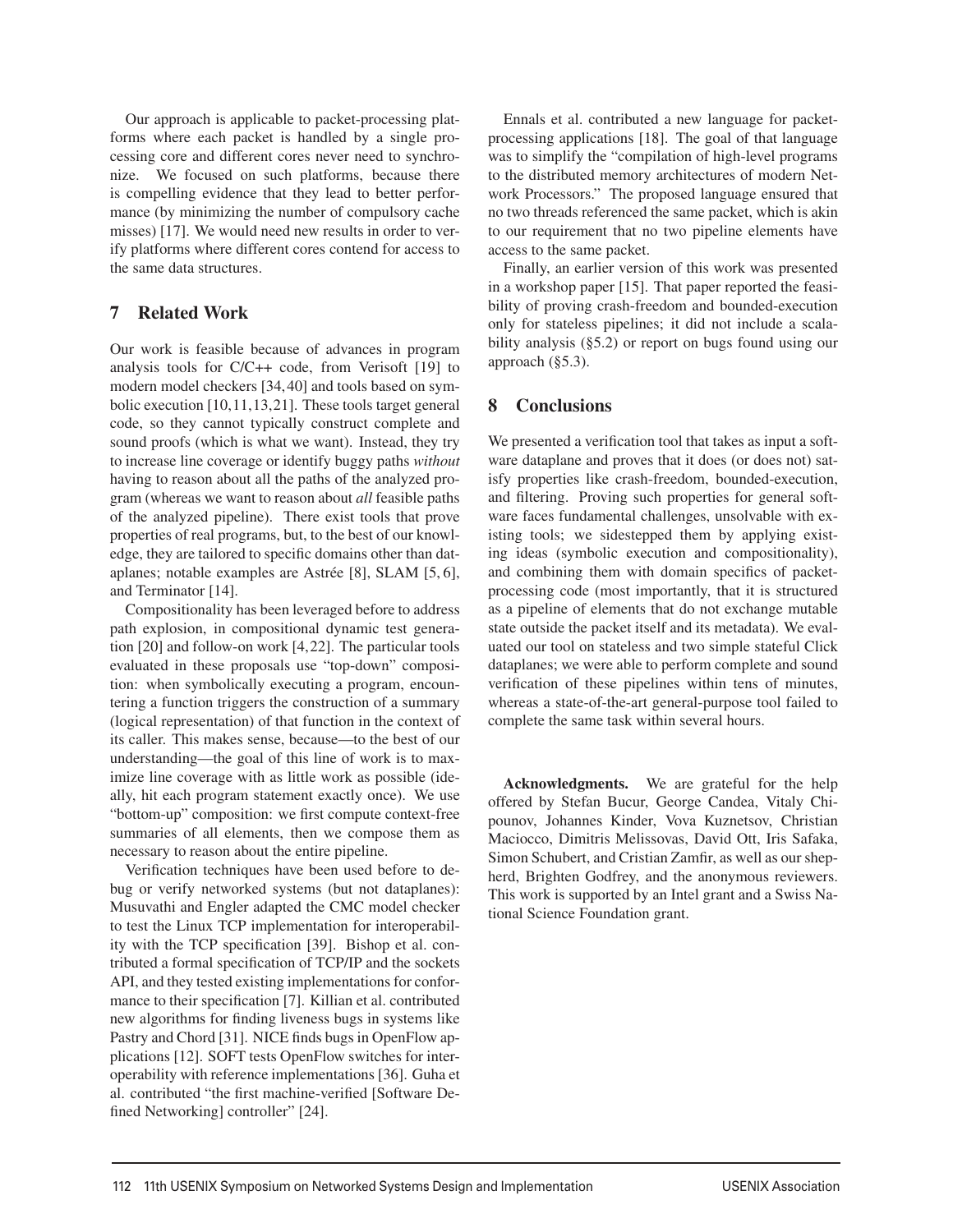#### References

- [1] Meraki. http://meraki.cisco.com.
- [2] Vyatta Hardware Appliances. http://www.vyatta. com/solutions/physical/appliances.
- [3] Intel RFP Announcement: SDN Extensions for Programmable Data Services, 2012.
- [4] S. Anand, P. Godefroid, and N. Tillmann. Demand-Driven Compositional Symbolic Execution. In *Proc. of the International Conference on Tools and Algorithms for the Construction and Analysis of Systems (TACAS)*, 2008.
- [5] T. Ball, E. Bounimova, B. Cook, V. Levin, J. Lichtenberg, C. McGarvey, B. Ondrusek, S. K. Rajamani, and A. Ustuner. Thorough Static Analysis of Device Drivers. In *Proc. of the ACM EuroSys Conference*, 2006.
- [6] T. Ball and S. K. Rajamani. SLAM: Debugging System Software via Static Analysis. In *Proc. of the ACM Symposium on the Princinples of Programming Languages (POPL)*, 2002.
- [7] S. Bishop, M. Fairbairn, M. Norrish, P. Sewell, M. Smith, and K. Wansbrough. Rigorous Specification and Conformance Testing Techniques for Network Protocols, as applied to TCP, UDP, and Sockets. In *Proc. of the ACM SIGCOMM Conference*, 2005.
- [8] B. Blanchet, P. Cousot, R. Cousot, J. Feret, L. Mauborgne, A. MinÃl', D. Monniaux, and X. Rival. A Static Analyzer for Large Safety-Critical Software. In *Proc. of the ACM Conference on Programming Language Design and Implementation (PLDI)*, 2003.
- [9] P. Boonstoppel, C. Cadar, and D. R. Engler. RWset: Attacking Path Explosion in Constraint-Based Test Generation. In *Proc. of the International Conference on Tools and Algorithms for the Construction and Analysis of Systems (TACAS)*, 2008.
- [10] C. Cadar, D. Dunbar, and D. R. Engler. KLEE: Unassisted and Automatic Generation of High-Coverage Tests for Complex Systems Programs. In *Proc. of the USENIX Symposium on Operating Systems Design and Implementation (OSDI)*, 2008.
- [11] C. Cadar and D. R. Engler. EXE: Automatically Generating Inputs of Death. In *ACM Conference on Computer Communication Security (CCS)*, 2006.
- [12] M. Canini, D. Venzano, P. Peresini, D. Kostic, and J. Rexford. A NICE Way to Test OpenFlow Applications. In *Proc. of the USENIX Symposium on Networked Systems Design and Implementation (NSDI)*, 2012.
- [13] V. Chipounov, V. Kuznetsov, and G. Candea. The S2E Platform: Design, Implementation, and Applications. *ACM Transactions on Computer Systems*, 30(1), 2012.
- [14] B. Cook, A. Podelski, and A. Rybalchenko. Termination Proofs for Systems Code. In *Proc. of the ACM Conference on Programming Language Design and Implementation (PLDI)*, 2006.
- [15] M. Dobrescu and K. Argyraki. Toward Verifiable Software Dataplanes. In *Proc. of the ACM Workshop on Hot Topics in Networks (HotNets)*, 2013.
- [16] M. Dobrescu and K. Argyraki. Software Dataplane Verification. Technical Report EPFL-REPORT-197121, EPFL, Switzerland, 2014.
- [17] M. Dobrescu, N. Egi, K. Argyraki, B.-G. Chun, K. Fall, G. Iannaccone, A. Knies, M. Manesh, and S. Ratnasamy. RouteBricks: Exploiting Parallelism to Scale Software Routers. In *Proc. of the ACM Symposium on Operating Systems Principles (SOSP)*, 2009.
- [18] R. Ennals, R. Sharp, and A. Mycroft. Linear Types for Packet Processing. In *European Symposium on Programming*, 2004.
- [19] P. Godefroid. Model Checking for Programming Languages Using Verisoft. In *Proc. of the ACM Symposium on the Princinples of Programming Languages (POPL)*, 1997.
- [20] P. Godefroid. Compositional Dynamic Test Generation. In *Proc. of the ACM Symposium on the Princinples of Programming Languages (POPL)*, 2007.
- [21] P. Godefroid, N. Klarlund, and K. Sen. DART: Directed Automated Random Testing. In *Proc. of the ACM Conference on Programming Language Design and Implementation (PLDI)*, 2005.
- [22] P. Godefroid, A. Nori, S. Rajamani, and S. D. Tetali. Compositional May-Must Program Analysis: Unleashing The Power of Alternation. In *Proc. of the ACM Symposium on the Princinples of Programming Languages (POPL)*, 2010.
- [23] F. Gont, R. Atkinson, and C. Pignataro. Recommendations on Filtering of IPv4 packets Containing IPv4 Options. http://tools.ietf.org/html/ draft-ietf-opsec-ip-options-filtering-05# section-4.3.
- [24] A. Guha, M. Reitblatt, and N. Foster. Machine-Verified Network Controllers. In *Proc. of the ACM Conference on Programming Language Design and Implementation (PLDI)*, 2013.
- [25] P. Gupta, S. Lin, and N. McKeown. Routing Lookups in Hardware at Memory Access Speeds. In *Proc. of the IEEE INFOCOM Conference*, 1998.
- [26] S. Han, K. Jang, K. Park, and S. Moon. PacketShader: A GPU-accelerated Software Router. In *Proc. of the ACM SIGCOMM Conference*, 2010.
- [27] K. Jang, S. Han, S. Han, S. Moon, and K. Park. SSLShader: Cheap SSL Acceleration with Commodity Processors. In *Proc. of the USENIX Symposium on Networked Systems Design and Implementation (NSDI)*, 2011.
- [28] P. Kazemian, M. Chang, H. Zeng, S. Whyte, G. Varghese, and N. McKeown. Real Time Network Policy Checking using Header Space Analysis. In *Proc. of the USENIX Symposium on Networked Systems Design and Implementation (NSDI)*, 2013.